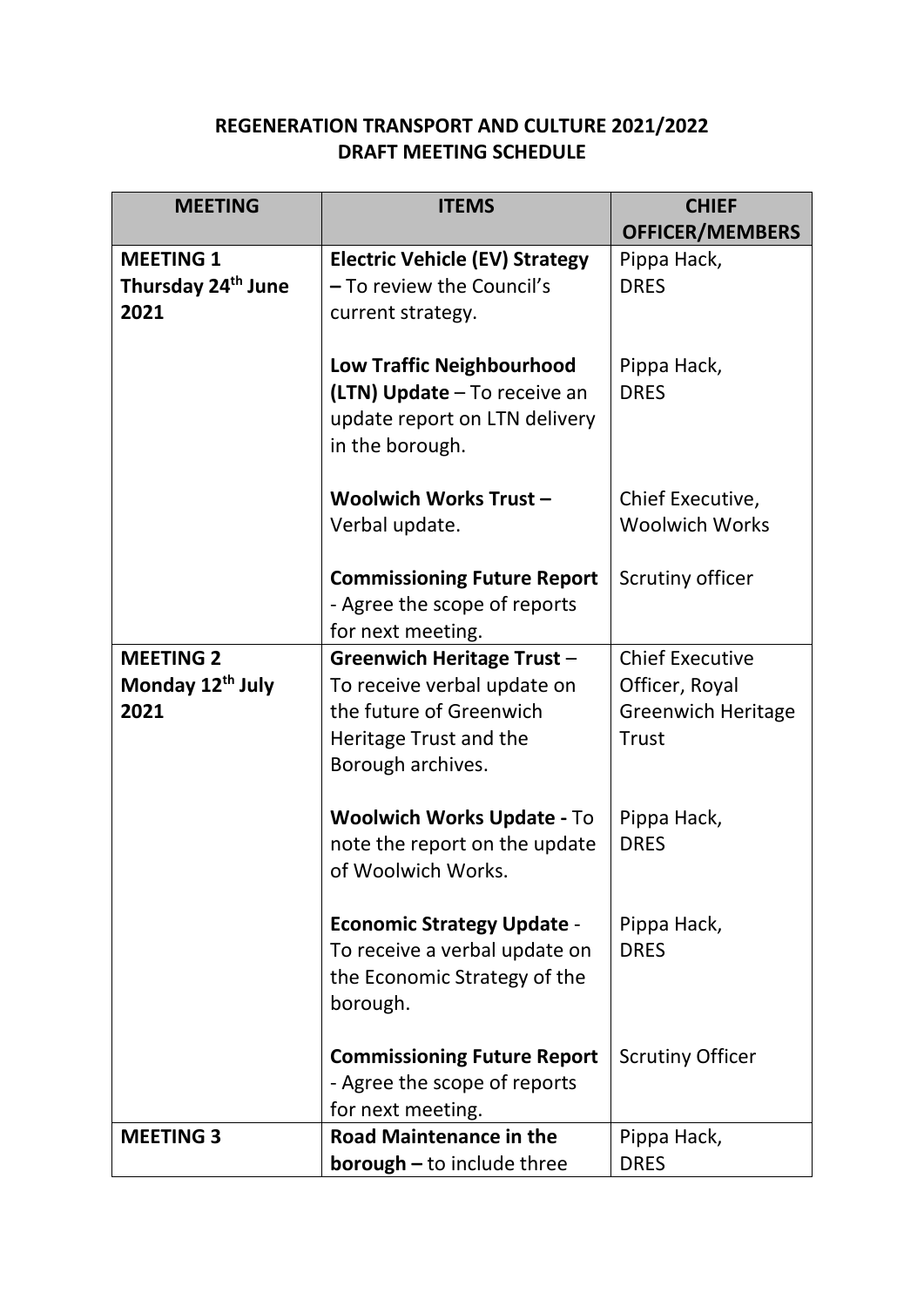| Thursday 30 <sup>th</sup><br>September 2021                   | specific suggestions from<br>members of the public but<br>look at overall.                                                             |                            |
|---------------------------------------------------------------|----------------------------------------------------------------------------------------------------------------------------------------|----------------------------|
|                                                               | <b>Update: Living Streets</b><br><b>Implementation - Time</b><br>Limited Review.                                                       | <b>Scrutiny Officer</b>    |
|                                                               | <b>Carbon Neutral Plan - To</b><br>receive a progress report on<br>the Carbon Neutral Plan.                                            | Pippa Hack,<br><b>DRES</b> |
|                                                               | <b>Commissioning Future Report</b><br>- Agree the scope of reports<br>for next meeting.                                                | <b>Scrutiny Officer</b>    |
| <b>MEETING 4</b><br>Thursday 28 <sup>th</sup><br>October 2021 | Transport provision in the<br><b>borough</b> - to include evidence<br>from TfL, Network Rail,<br>Southeastern Trains and<br>Crossrail. | <b>Scrutiny Officer</b>    |
|                                                               | <b>Progress Report on Silver</b><br>town Tunnel - To receive a<br>progress report on the Silver<br>Town Tunnel.                        | <b>Scrutiny Officer</b>    |
|                                                               | <b>Commissioning Future Report</b><br>- Agree the scope of reports<br>for next meeting.                                                | <b>Scrutiny Officer</b>    |
| <b>MEETING 5</b><br>Thursday 9 <sup>th</sup><br>December 2021 | <b>Economic Strategy Report - To</b><br>receive an update report on<br>the Economic Strategy of the<br>borough.                        | Pippa Hack,<br><b>DRES</b> |
|                                                               | <b>Living Streets Implementation</b><br>- Time Limited Review.                                                                         | <b>Scrutiny Officer</b>    |